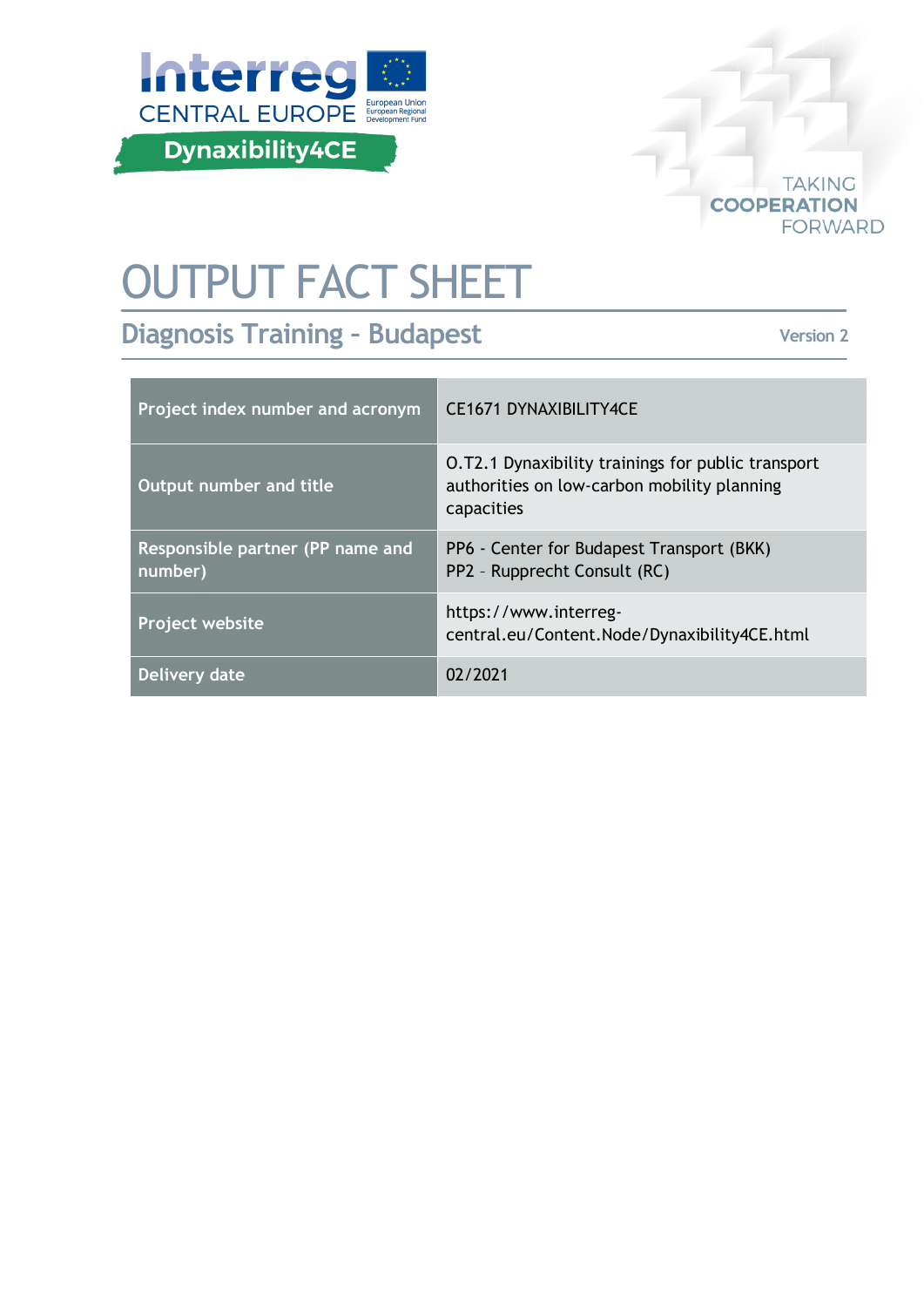

## **Summary description of the implemented training measure(s), explaining the specific goal(s),target groups and transnational added value**

Dynaxibility4CE's diagnosis training aims to analyse (and build capacities for such exercise) the current situation in the FUAs of project partners in terms of "readiness" to plan and implement new innovative mobility solutions and policies - from the areas of CCAM, MaaS and UVAR- in a complex and dynamic environment. The diagnosis training aims to create a clear understanding of the current "readiness level" of the FUAs and increase their dynaxibility (as the ability to plan and act in complex and dynamic environments) based on a critical examination of the organisation and joint analysis of the changes required to enable informed decision-making on the deployment of new mobility solutions.

The designed methodology for the diagnosis training workshops is described in deliverable D.T.2.1.1. It follows the systemic change management model OSTO, which stands for Open, Social, Technological and Economic system parts in a holistic System Model perspective. The project follows the structural version of the model and focuses on design elements and (system-) behaviour, to facilitate the management of the steadily increasing dynamism and complexity of mobility systems and to find new action strategies to plan transformation towards innovative low-carbon or zero-emission mobility systems respectively.

In the case of the Budapest, the training focused on evaluating the FUA's readiness-level to plan and implement a MaaS strategy, and discussing potential scenarios for its deployment in Budapest. The workshop was be moderated and coordinated by PP2 RC, and counted with several representatives from PP6 BKK, representing the various thematic focus areas, who together with PP5 Mobilissimus, presented the local context and status of activities. PP11 ATE provide an overview of key challenges and elements of MaaS deployment, while PP13 Graz share their experience and lessons learned. PP4 Redmint will contribute their expertise in MaaS implementation and collect key input to tailor project outputs to identified support needs, such as the MaaS Topic Guide and MaaS self-assessment tool.

### **NUTS region(s) where training(s) have been conducted (relevant NUTS level)**

The training was directed to the city of Budapest (Hungary), including the following NUTS regions:

- HU11 Budapest
- HU110 Budapest
- HU120 Pest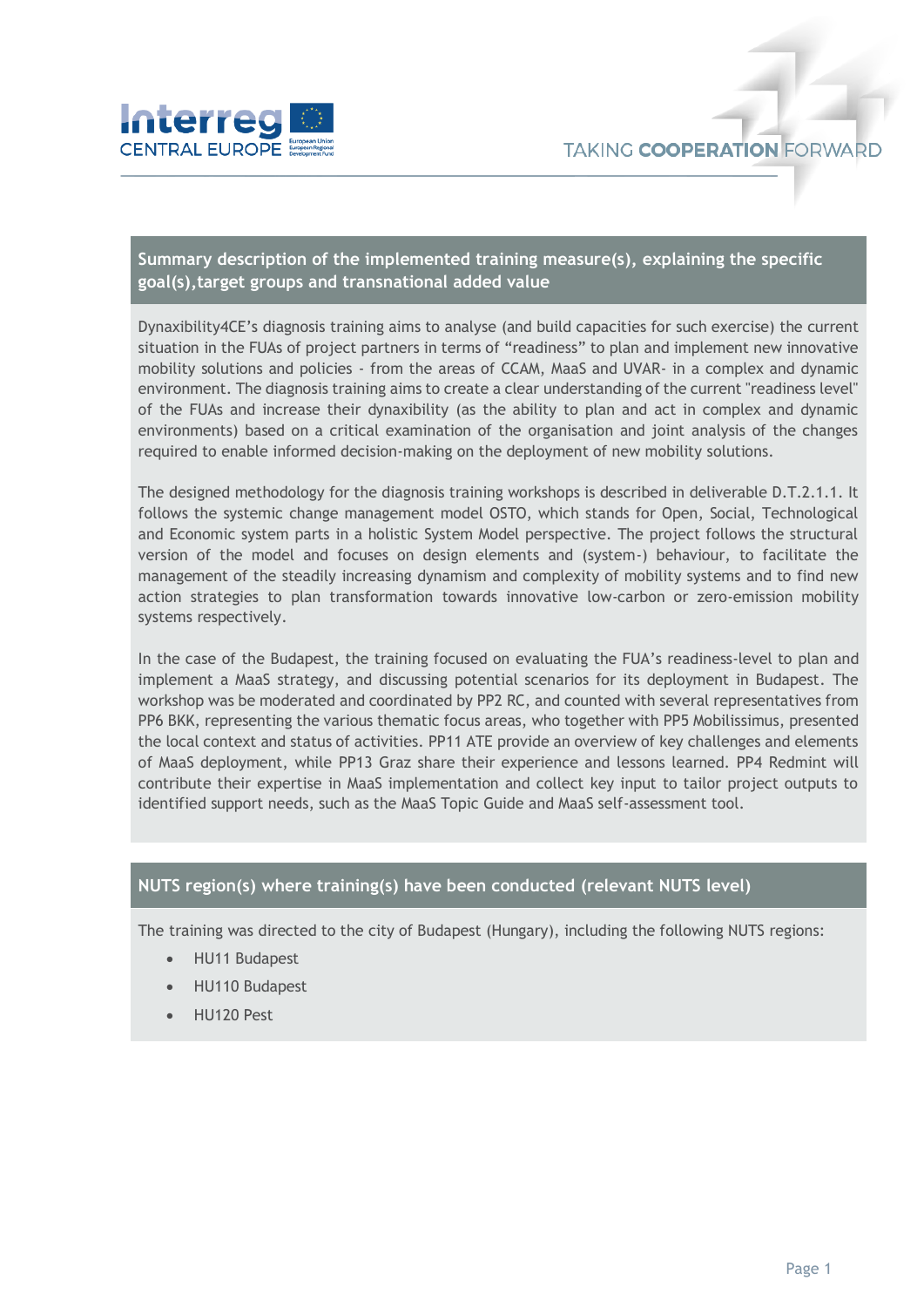

### **Expected impact and benefits of the trainings for the concerned territories and target groups**

The local authorities participating in the training have received first-hand guidance on useful methodologies to assess the city's readiness to plan for innovative mobility solutions, and enhanced their knowledge and capacities to make informed decisions about the deployment of Mobility-as-a-Service (MaaS) in the Budapest FUA. In addition, the training methodology (and tools used) builds up capacities to perform a diagnosis analysis, through a structure assessment of the different system components that need to be addressed towards the MaaS implementation scenarios.

In addition to the interactive workshop (following the systemic change management model OSTO, as described before), the training included presentations on the theoretical framework for MaaS deployment (describing the key challenges, success factors and elements to be considered) and a good practice example from the Graz experience building a MaaS platform. The contents of these presentations aim to provide a frame and common understanding of the topic at hand before the interactive discussion session, but also to strengthen the capacities and knowledge of local public (transport) authorities.

Through the discussion of Budapest's strategic vision towards MaaS and characterisation of the implementation scenarios, key steps were taken towards the development of an Action Plan (D.T1.2.3) for the Budapest FUA. The results of the workshop will be used as a basis for the action planning towards the implementation of low-carbon mobility solutions, and the assessment of needs and knowledge gaps for their realisation. The training strengthens local practices for MaaS implementation planning, to more effectively address the FUA's mobility challenges and the needs of its citizens.

Besides, it serves to identify key challenges and support needs that will guide the development of Dynaxibility4CE's tools and methodologies for low carbon mobility planning. In particular, the analysis and findings of the scenario assessment study, provide useful input for the ongoing preparation of Dynaxibility4CE's guideline for MaaS/CAD-ready transport models, topic guide for the integration of MaaS in SUMP processes, and MaaS-readiness self-assessment tool.